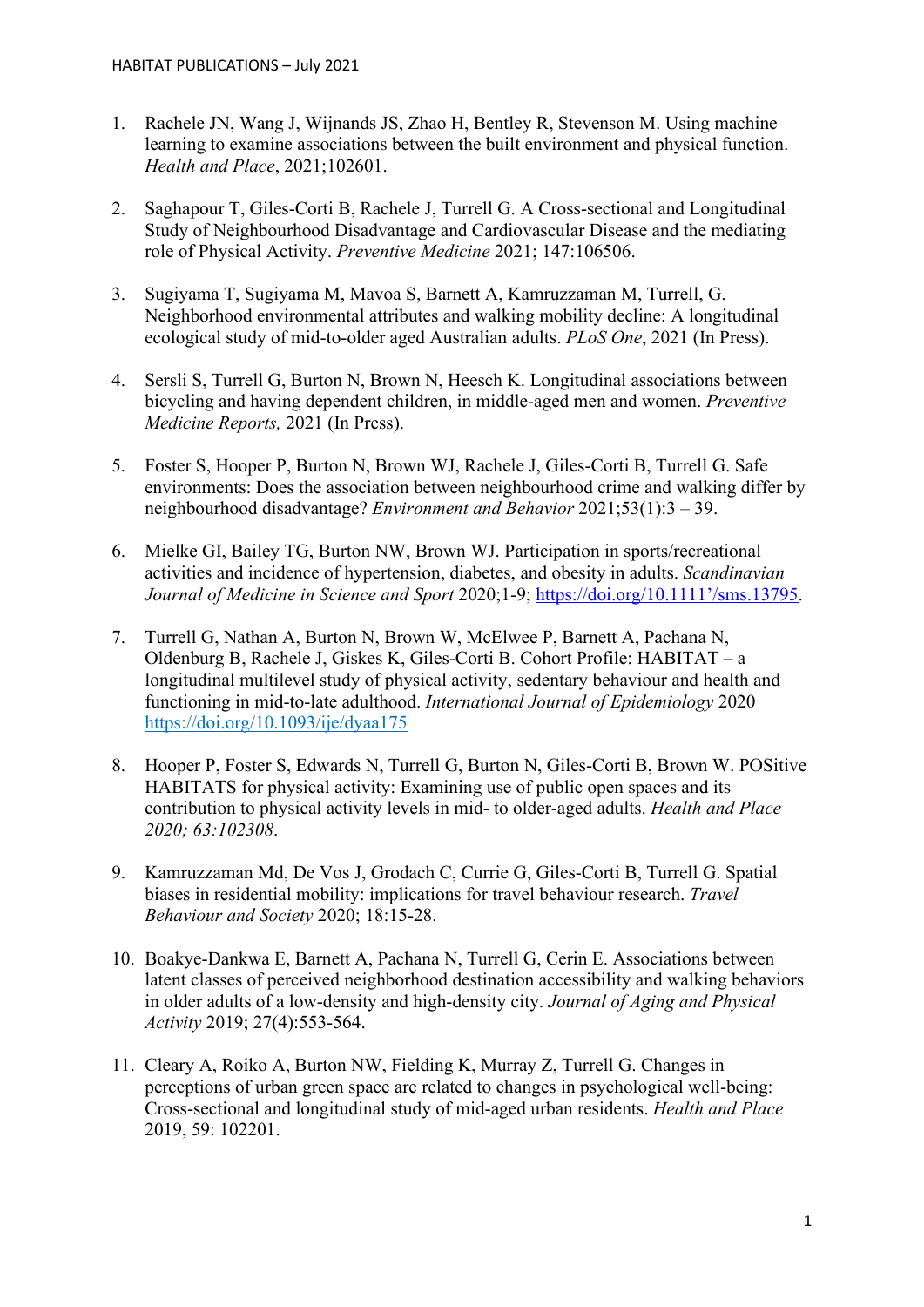- 12. Ghani F, Rachele JN, Loh VHY, Washington S, Turrell G. Do differences in social environments explain gender differences in recreational walking across neighbourhoods? *International Journal of Environmental Research and Public Health* 2019;16, 1980;doi:10.3390/ijerph16111980.
- 13. Sugiyama T, Rachele JN, Gunn LD, Burton NW, Brown WJ, Turrell G. Land use proportion and walking: Application of isometric substitution analysis. *Health & Place* 2019; 57:352-357.
- 14. Rachele JN, Schmid CJ, Brown WJ, Nathan A, Kamphuis CBM, Turrell G. A multilevel study of neighborhood disadvantage, individual-socioeconomic position, and body mass index: exploring cross-level interaction effects. *Preventive Medicine Reports* 2019 14 100844.
- 15. Dean AJ, Barnett A, Wilson K, Turrell G. Beyond the 'Extinction of Experience' novel pathways between nature experience and support for nature conservation. *Global Environmental Change* 2019; 55:48-57.
- 16. Loh V, Rachele J, Brown W, Ghani F, Washington S, Turrell G. Can walkability and walking for transport reduce neighbourhood inequalities in physical function? A case study among middle-aged to older adults in Brisbane, Australia. *Health and Place* 2019; 56:99-105.
- 17. Boakye-Dankwa E, Nathan A, Barnett A, Busija L, Lee RSY, Pachana N, Turrell G, Cerin E. Walking behaviour and patterns of perceived access to neighbourhood destinations in older adults from a low-density (Brisbane, Australia) and an ultra-dense city (Hong Kong, China). *Cities* 2019; 84:23-33.
- 18. Heinen E, Kamruzzaman MD, Turrell G. The public bicycle-sharing scheme in Brisbane, Australia: Evaluating the influence of its introduction on changes in time spent cycling amongst a middle- and older-age population. *Journal of Transport and Health* 2018; 10:56-73.
- 19. Mielke GI, Burton NW, Turrell G, Brown WJ. Temporal trends in sitting by domain in a cohort of mid-age Australian men and women. *Maturitas* 2018; 116:108-115.
- 20. Ghani F, Rachele JN, Loh V, Washington S, Turrell G. Do differences in built environments explain age differences in transport walking across neighborhoods? *Journal of Transport and Health* 2018; 9:83-95.
- 21. Loh V, Rachele JN, Brown WJ, Ghani F, Turrell G. Neighborhood disadvantage and physical function: The contributions of neighborhood-level perceptions of safety from crime and walking for recreation *Journal of Physical Activity and Health 2018;*15:553- 563.
- 22. Turrell G, Hewitt B, Rachele JN, Giles-Corti B, Brown WJ. Prospective trends in body mass index by main transport mode, 2007 – 2013. *Journal of Transport and Health* 2018; 8:183-192.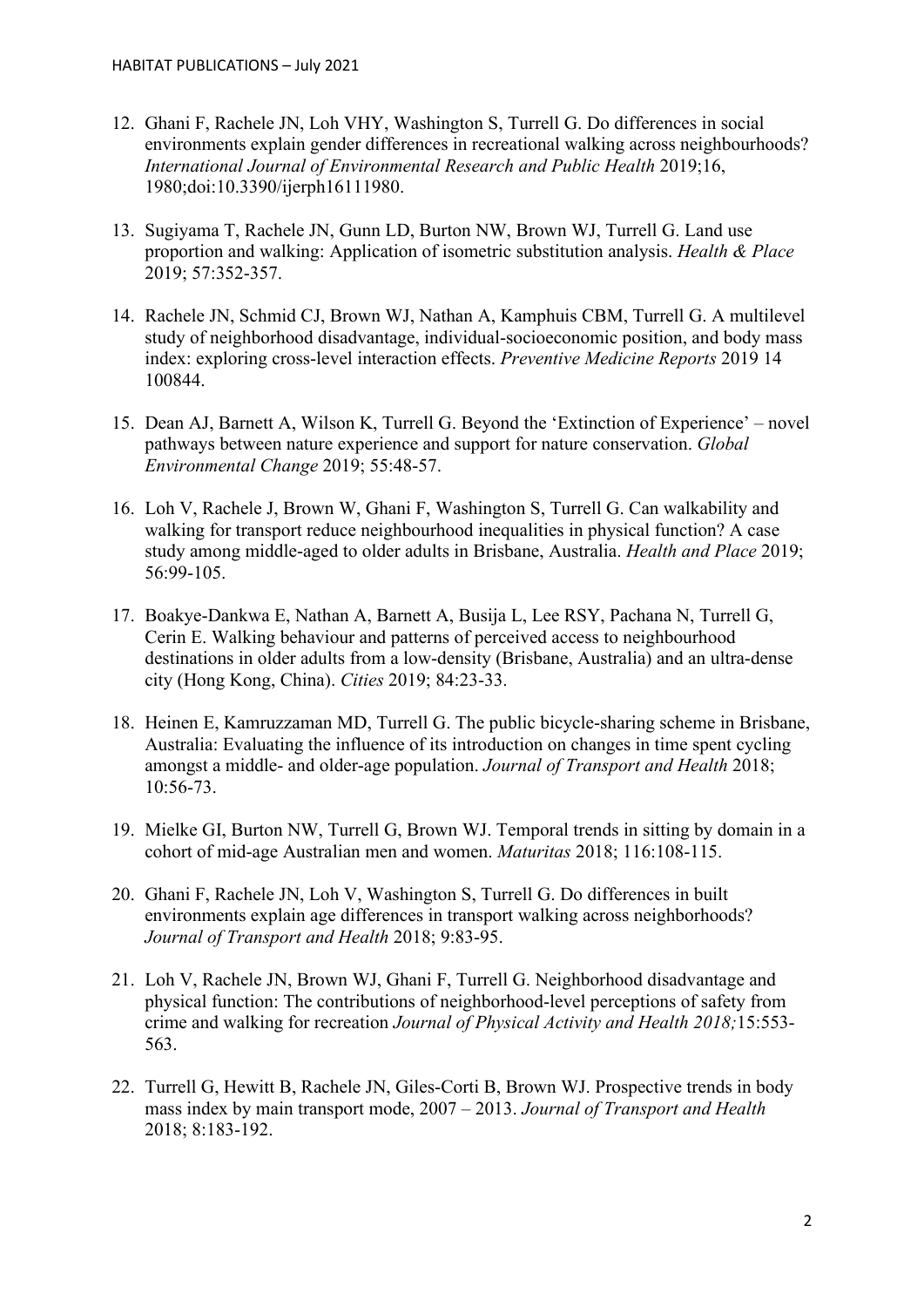- 23. Bentley R, Blakely T, Kavanagh A, Aitken Z, King T, McElwee P, Giles-Corti B, Turrell G. A longitudinal study examining changes in street connectivity, land use, and density of dwellings and walking for transport in Brisbane, Australia. *Environmental Health Perspectives* 2018: doi.org/10.1289/EHP2080.
- 24. Turrell G, Hewitt B, Rachele JN, Giles-Corti B, Brown WJ. Do active modes of transport cause lower body mass index? Findings from the HABITAT longitudinal study. *Journal of Epidemiology and Community Health* 2018; 72:294–301. doi:10.1136/jech-2017- 209957.
- 25. Rachele J, Learnihan V, Badland H, Mavoa S, Turrell G, Giles-Corti B. Are measures derived from land use and transport policies associated with walking for transport? *Journal of Physical Activity and Health* 2018; 15:13-21.
- 26. Rachele JN, Kavanagh AM, Brown W, Healy A, Turrell G. Neighborhood disadvantage and body mass index: a study of residential relocation. *American Journal of Epidemiology* 2018;187(8):1696-1703.
- 27. Rachele J, Kavanagh A, Brown W, Healy A, Schmid CJ, Turrell G. Neighborhood socioeconomic disadvantage and body mass index among residentially stable mid-older aged adults: Findings from the HABITAT multilevel longitudinal study*. Preventive Medicine* 2017; 105:271-274.
- 28. Barnett A, McElwee P, Nathan A, Burton N, Giles-Corti B, Pachana N, Turrell G. Identifying patterns of item missing data in cross-sectional and longitudinal surveys using latent groups. *BMJ Open* 2017;7:e017284.
- 29. Rayward A, Duncan MJ, Brown WJ, Plotnikoff RC, Burton NW. A cross sectional cluster analysis of the combined association of physical activity and sleep with sociodemographic and health characteristics in mid aged and older adults. *Maturitas* 2017;102:56-61.
- 30. Rachele JN, Ghani F, Yee Loh H, Brown WJ, Turrell G. Associations between physical activity and the neighbourhood social environment: baseline results from the HABITAT multilevel study. *Preventive Medicine* 2016 93:219-225.
- 31. Kamruzzaman, M, Baker D, Washington S, Turrell G. Determinants of residential dissonance: implications for transit oriented development in Brisbane. *International Journal of Sustainable Transportation* 2016;10(10):960-974.
- 32. Rachele JN, Wood L, Nathan A, Giskes K, Turrell G. Neighbourhood disadvantage and smoking: examining the role of neighbourhood-level psychosocial characteristics. *Health and Place* 2016;40:90-105.
- 33. Ghani F, Rachele J, Washington S, Turrell G. Gender and age differences in walking for transport and recreation: are the relationships the same in all neighborhoods? *Preventive Medicine Reports* 2016;4:75-80.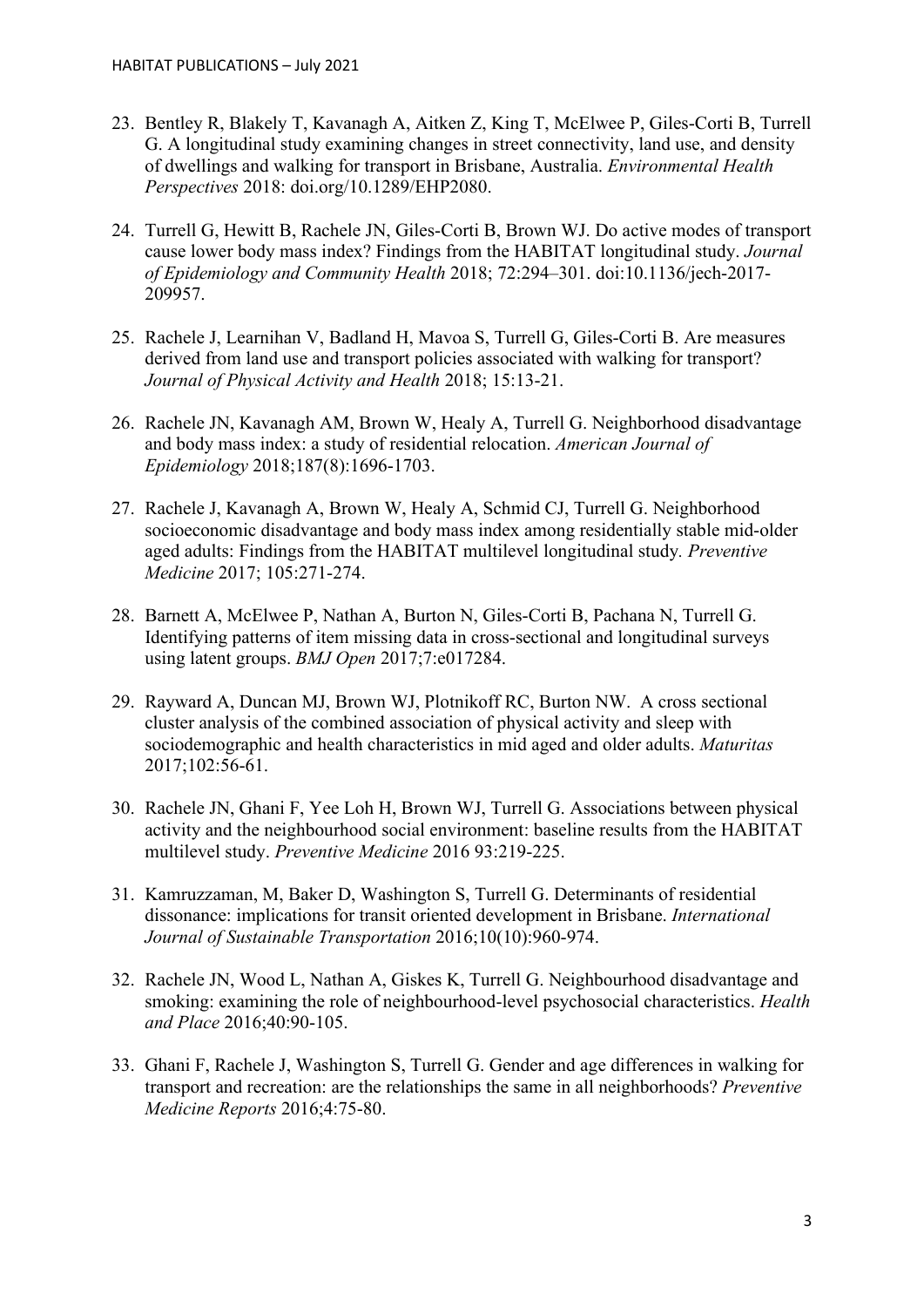- 34. Loh HY, Rachele J, Brown W, Washington S, Turrell G. Neighbourhood disadvantage, individual-level socioeconomic position and physical function: a cross-sectional multilevel analysis. *Preventive Medicine* 2016;89:112-120.
- 35. Rachele J, Giles-Corti B, Turrell G. Neighbourhood disadvantage and self-reported type 2 diabetes, heart disease and comorbidity: a cross-sectional multilevel study. *Annals of Epidemiology* 2016;26:146-150.
- 36. Heesch K, Giles-Corti B, Turrell G. Cycling for transport and recreation: cross-sectional associations with the socio-economic, natural and built environment. *Health and Place* 2015;36:152-161.
- 37. Rachele J, Kavanagh A, Badland H, Giles-Corti B, Washington S, Turrell G. Associations between individual socioeconomic position, neighbourhood disadvantage, and transport mode: Baseline results from the HABITAT multilevel study. *Journal of Epidemiology and Community Health* 2015;69:1217-1223.
- 38. Peeters GMEE, Brown WJ, Burton NW. Psychosocial factors associated with increased physical activity in insufficiently active adults with arthritis. *Journal of Science and Medicine in Sport* 2015;18:558-564.
- 39. Kamruzzaman Md, Shatu FM, Hine J, Turrell G. Commuting mode choice in transit oriented development: disentangling the effects of competitive neighbourhoods, travel attitudes, and self-selection. *Transport Policy* 2015;42:187-196.
- 40. Kamruzzaman, M, Baker D, Turrell G. Do dissonants in transit oriented development adjust commuting travel behaviour? *European Journal of Transport and Infrastructure Research* 2015;15(1):66-77.
- 41. Turrell G, Hewitt B, Haynes M, Nathan A, Giles-Corti B. Change in walking for transport: a longitudinal study of the influence of neighbourhood disadvantage and individual-level socioeconomic position in mid-aged adults. *International Journal of Behavioral Nutrition and Physical Activity* 2014 11:151.
- 42. Kamruzzaman M, Washington S, Baker D, Brown W, Giles-Corti B, Turrell G. Built environmental impacts on walking for transport in Brisbane, Australia. *Transportation* 2014;41: DOI 10.1007/s11116-014-9563-0.
- 43. Page KM, Milner AJ, Martin A, Turrell G, Giles-Corti B, LaMontagne AD. Workplace stress: what is the role of positive mental health? *Journal of Occupational and Environmental Medicine* 2014;56(8):814-819.
- 44. Kamruzzaman Md, Yigitcanlar T, Washington S, Currie G, Turrell G. Australian baby boomers switched to more environment friendly modes of transport during the global financial crisis. *International Journal of Environmental Science and Technology* 2014;DOI10.1007/s13762-014-0564-5.
- 45. Heesch K, Turrell G. Key influences on cycling for transport. *Journal of the Australian College of Road Safety* 2014;25(4):43-46.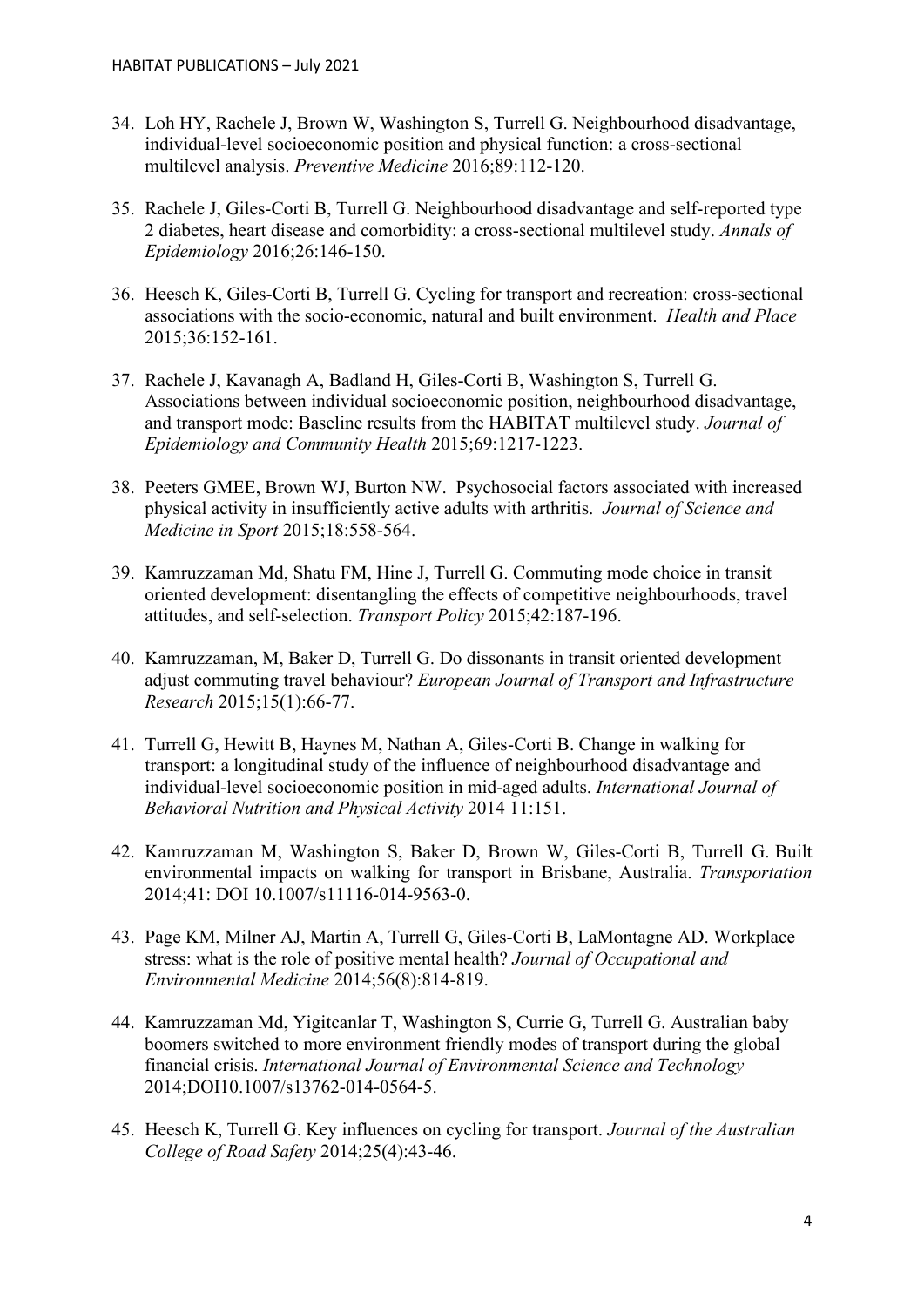- 46. Heesch K, Giles-Corti B, Turrell G. Cycling for transport and recreation: associations with socio-economic position, environmental perceptions, and psychological disposition. *Preventive Medicine* 2014;63:29-35.
- 47. Kamruzzaman M, Hine J, Currie J, Wood L, Giles-Corti B, Turrell G. Patterns of social capital associated with Transit Oriented Development. *Journal of Transport Geography* 2014;35:144-155.
- 48. Peeters G, Brown WJ, Burton NW. Physical activity context preferences in people with arthritis and osteoporosis. *Journal of Physical Activity and Health* 2014;11:536-542.
- 49. Khan A, Chien, C-W, Burton NW. A new look at the construct validity of the Kessler K6 using Rasch analysis. *International Journal of Methods in Psychiatric Research* 2014;23(1):1-8.
- 50. Kamruzzaman, M, Baker D, Washington S, Turrell G. Advance transit oriented development typology: Case study in Brisbane, Australia. *Journal of Transport Geography* 2014;34:54-70.
- 51. Kamruzzaman, M., Baker, D., Washington, S., Turrell, G. Residential Dissonance and Mode Choice. *Journal of Transport Geography* 2013;33:12-28.
- 52. Kamruzzaman M, Washington S, Baker, D, Turrell G. Does residential dissonance impact residential mobility? *Transportation Research Record* 2013;2344:59-67.
- 53. Badland H, Turrell G, Giles-Corti B. Who does well where: exploring how self-rated health differs across diverse people and neighbourhoods. *Health and Place* 2013;22:82- 89.
- 54. Khan A, Brown WJ, Burton NW. What physical activity contexts do adults with psychological distress prefer? *Journal of Science and Medicine in Sport* 2013;16:417- 421.
- 55. Turrell G, Haynes M, Wilson LM, Giles-Corti B. Can the built environment reduce health inequalities? A study of neighbourhood socioeconomic disadvantage and walking for transport. *Health and Place* 2013;19:89-98.
- 56. Burton NW, Khan A, Brown WJ. How, where and with whom? Physical activity context preferences of three adult groups at risk of inactivity. *British Journal of Sports Medicine,*  2012; 46:1125-31.
- 57. Turrell G, Hewitt B, Miller S. The influence of neighbourhood disadvantage on smoking cessation and its contribution to inequalities in smoking status. *Drug and Alcohol Review* 2012;31:645-652.
- 58. Brennan S, Turrell G. Neighbourhood disadvantage, individual-level socioeconomic position, and self-reported chronic arthritis: a cross-sectional multilevel study. *Arthritis Care and Research* 2012;64(5):721 – 728.